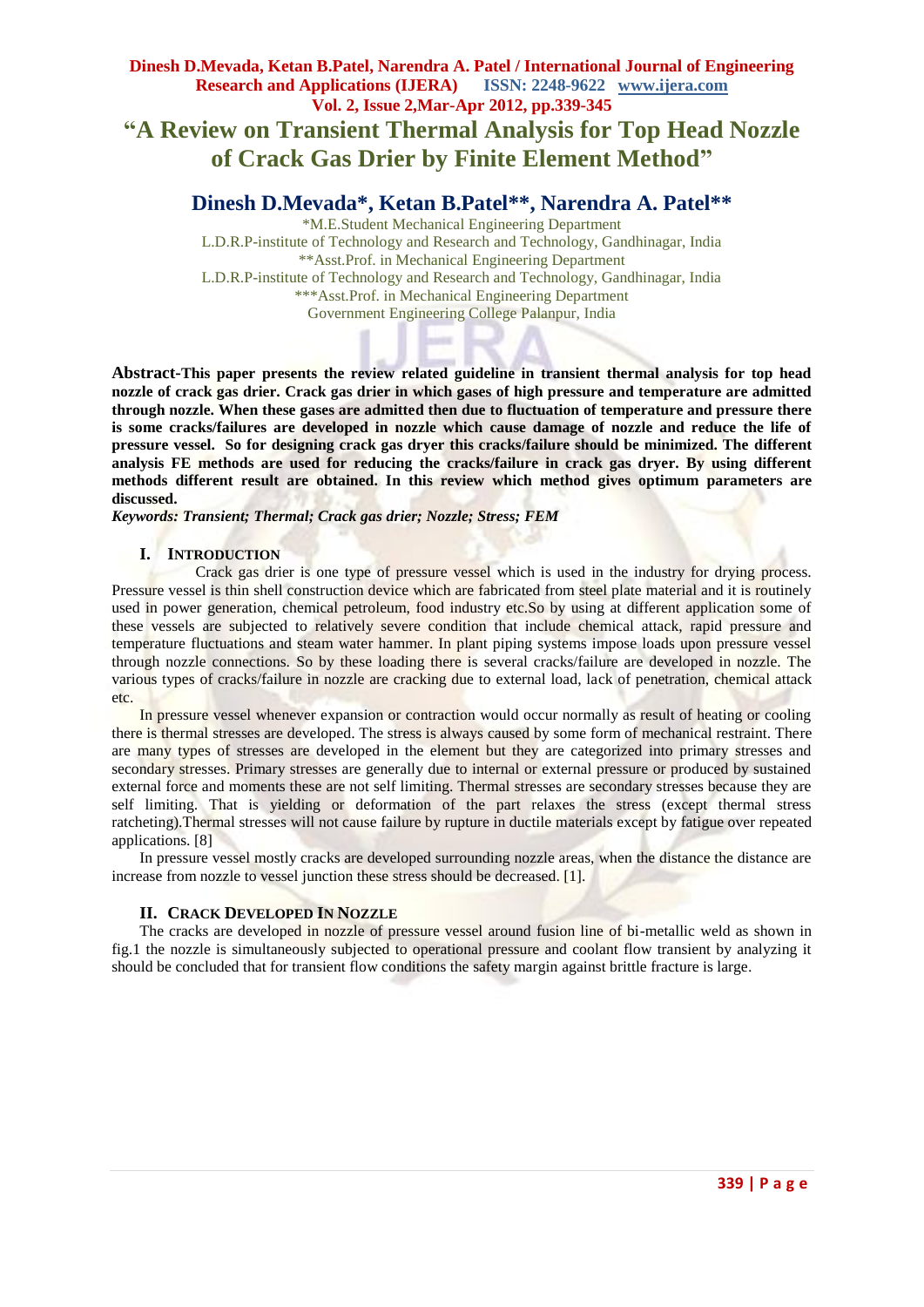

#### Fig.1 Finite element modal

For this model both loading cases strip cooling caused by stratified flow and perfect mixing were analyzed by simplified fracture assessment methods. The temperature and stress distribution due to the thermal shock are mainly defined by wall thickness, not by radius. Crack tip temperature for both perfect mixing and stratified flow condition remains higher shown in fig.2



Fig.2 Crack tip temperature for both perfect mixing and stratified flow condition In the perfect mixing loading case the "Fixed" boundary condition gives higher stress intensity factor values than "free" boundary conditions. In the stratified flow loading case the difference were small. So finally it conforms that safety margin against brittle fracture is relatively large under the assumed conditions [2]

The main purpose of the analysis was to estimate the safety against two different failure modes as a function of the postulated crack depth: 1) brittle fracture; 2) fatigue crack growth. Besides internal pressure load, the structure was subjected to transient thermal effect due to operation of the high pressure emergency cooling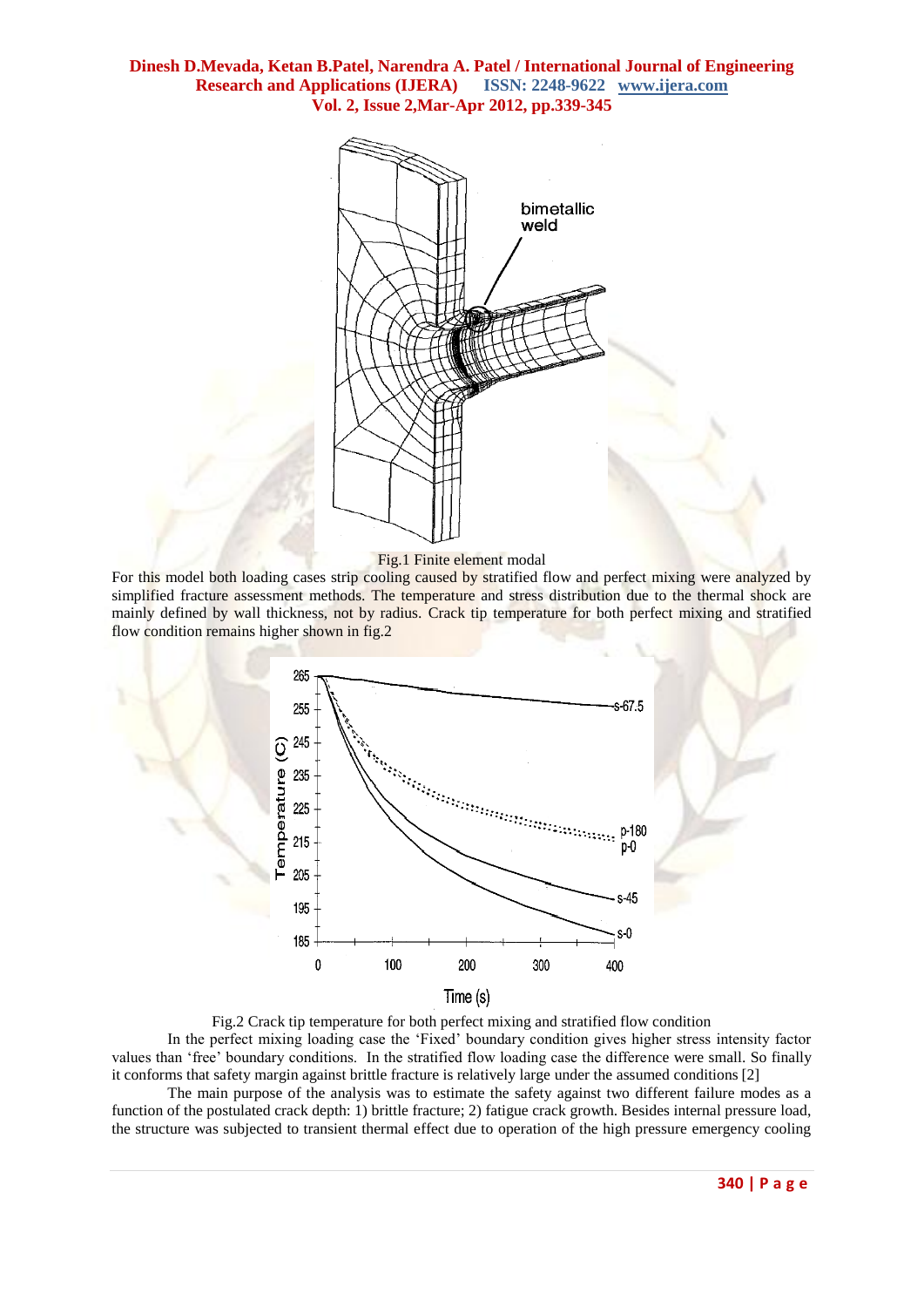system. When the flow of fluid are entered in nozzle then the temperature are changes within time this transient flow of fluid give different analytical result for two conditions like stagnant loop and perfect mixing. [3]

### **III. GEOMETRY OF MODEL**

In structural modeling and stress analysis of nozzle connection in ellipsoidal heads subjected to external loadings in which using Timoshenko shell theory and the finite element method the different result are obtained. The features of the structural modeling of ellipsoid-cylinder shell intersections, numerical procedure and SAIS special purpose computer program are used. For the ellipsoidal-cylinder intersection, two typical planes are selected. These planes pass through the normal  $n\theta$  to the ellipsoid surface at the point of the intersection of this surface by the nozzle axis Fig.3.



The main plane passes through the axis of the basic shell and the normal *n0*. The transverse plane is perpendicular to the main one. The parameter  $x\theta$  defines the relative offset nozzle displacement from the central position, the parameter  $\alpha$  defines the angular deflection from the radial position (from the normal  $n\theta$  to the head shell surface). In this analysis all forces and moments can be resolved into three components  $P_x$ ,  $P_y$ ,  $P_z$ ,  $M_x$ ,  $M_y$ and  $M_Z$ . These loadings cause the most significant stress concentration in shell intersection among the different external loading cases. The important non-dimensional geometric parameters of the ellipsoidal-cylinder intersection are:

$$
\overline{b} = 2b/D, d/D, D/H \text{ (or } d/h), h/H, \overline{x}_0 = \frac{2x_0}{D}, \overline{a}
$$

To examine the maximum effective stresses (by Tresca criterion) in shells of the nozzle connections under different loadings, the stress ratio was introduced in the following form:

$$
\sigma_e = \frac{\sigma_{e,\text{max}}}{\sigma_0}, \sigma_e = \sigma_1 - \sigma_3 \qquad (1)
$$

Where  $\sigma_1$  and  $\sigma_3$  are the maximum and minimum principal stresses;  $\sigma_0$  is the nominal stress of the connection.

The influence of parameter *2b/D* on the maximum effective stresses in the shells of the radial nozzle connection is shown in fig.4.for  $P_X$  and  $M_Y$  loadings in which a minimum value of the effective stresses in the shells is received for the sphere head. Now as shown in fig.4 it investigate that it is necessary to pay more attention to the effective stresses in the shells in these loading cases Although the stresses due to the external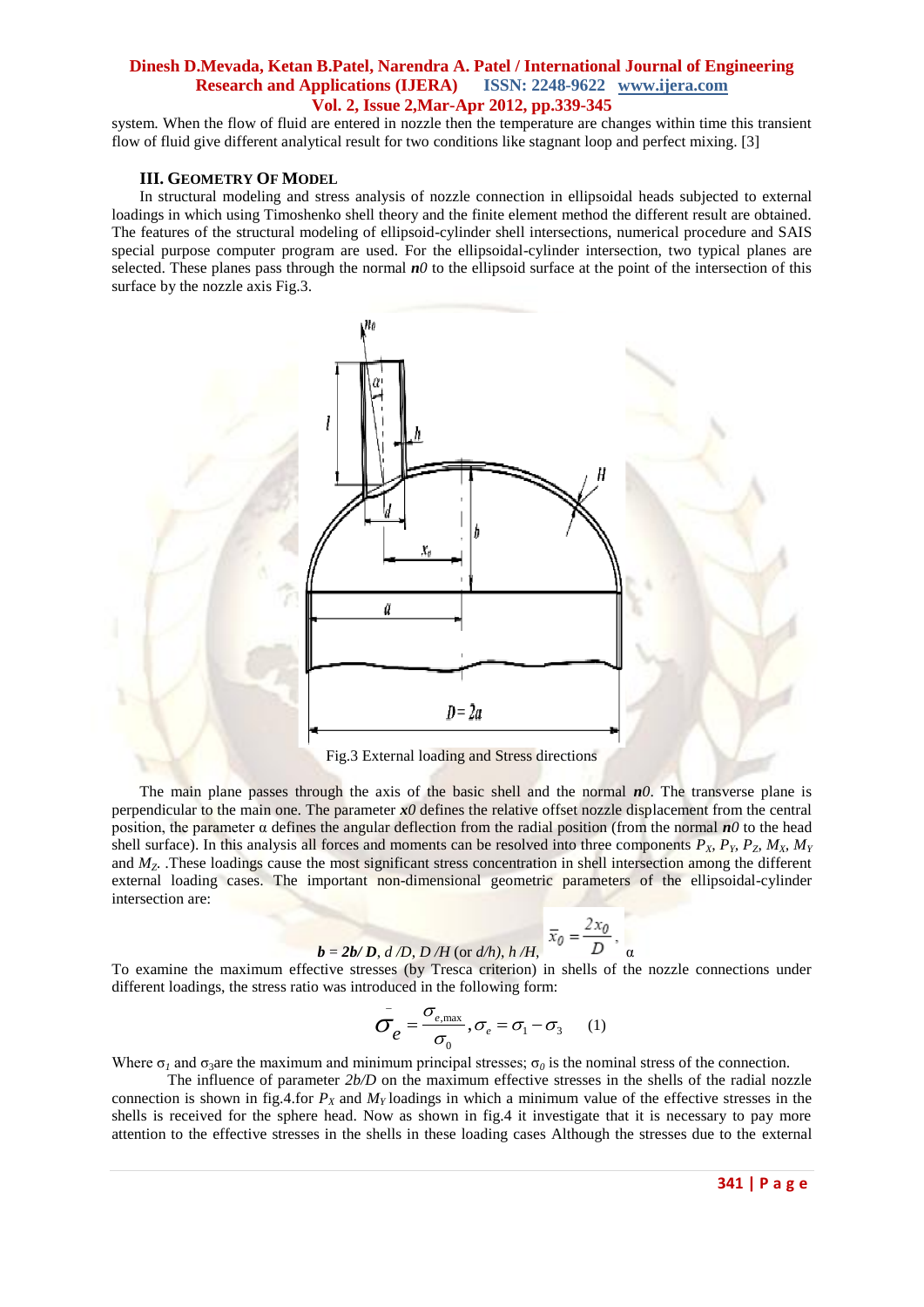loadings are secondary stresses with respect to primary stresses from the internal pressure, these stresses should be taken into consideration in a complete stress analysis for nozzle connections of a pressure vessel. [4]



The variation of local pressure stress (local pressure stress/internal pressure) at the juncture of a pipenozzle intersection varies from the standard 90° to 30° lateral. These stress factors at 90° intersection, a standard pipe-nozzle exhibit less several local stresses. These stresses are increasing as the angle of intersection is decreasing from 90° and become more several when the angle of intersection is further decreasing from 45°



Fig.5 Pipe-nozzle configuration

The circumferential stress at the inside crotch point exhibits the worst stress value. (fig.5) the stress factor results in pipe circumferential direction at the inside crotch points are in good agreement with the stress factor equation from the ASME boiler and pressure vessel code. [5]

In thermo-mechanical simulation for nozzle header of steam generator by experimental and finite element method both give good agreement result. The nozzle feed water header suffers from several thermal transient during the operation.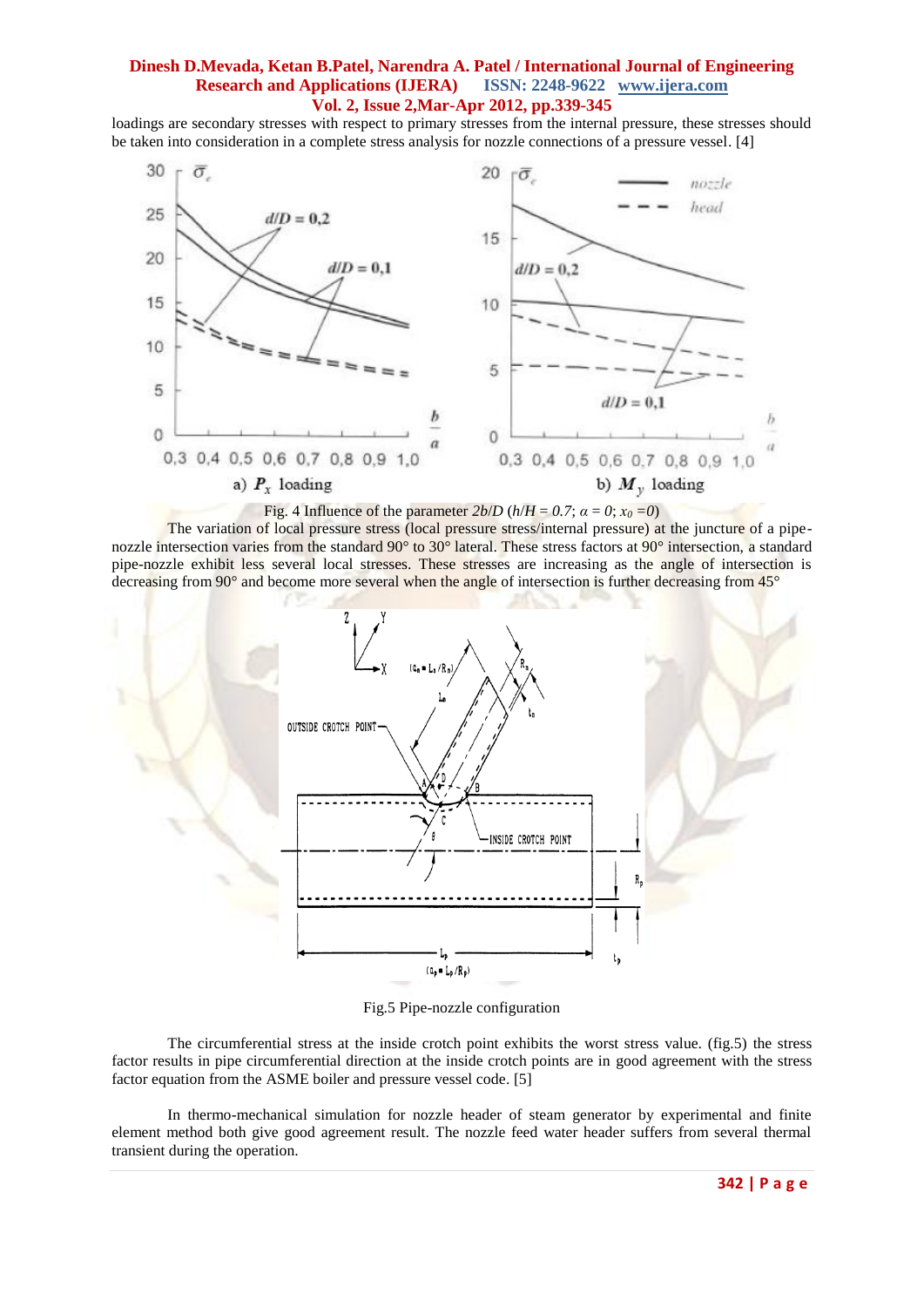In Start-up and Shut-down period the changes in temperature and pressure are shown in fig.6 and fig.7.in the fig.6 the dotted line is the programmed value and the solid line is the measured primary coolant temperature. The measured primary coolant temperature follows the programmed primary coolant temperature well within the tolerance range. The temperature gradient results in high



thermal stresses in nozzle header. In parallel with the experimental study, the transient behavior of the nozzle header was simulated by utilizing a commercial finite element code. The fluid temperature and pressure obtained from this experiment were used as inputs to the finite element analysis. After investigating the thermomechanical load carrying capacity of the developed steam generator nozzle header was proved numerically and experimentally. [6]

The elastic stress and deformation of pressurized cylinder with hillside nozzle was investigated by H.F.Wang and Z.F.Sang in which two full scale test models were designed and fabricated specially for the test. A 3D finite element numerical analysis was also performed. They obtained the elastic stress distribution, stress concentration range, deformation characteristics and stress concentration factors. The elastic results show that the distinct stress concentration occurs on the hillside-nozzle intersection, and the intersection shrinks in the longitudinal section of cylinder, while a bulge appears in the transverse section. The range of stress concentration of the hillside nozzle intersection in the transverse section is larger than that in the longitudinal section and the stress concentration factor declines with the incremental angle β.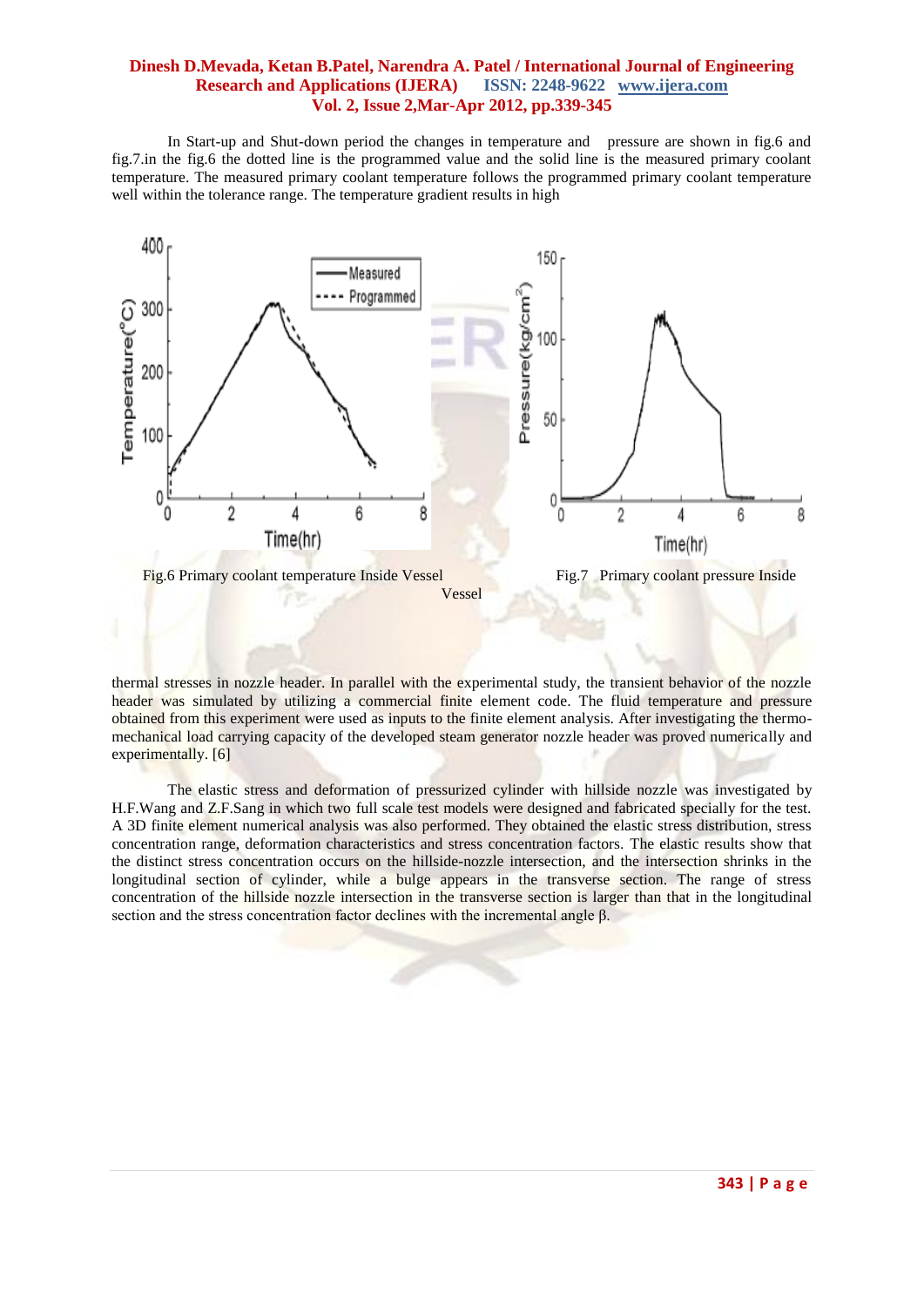**Dinesh D.Mevada, Ketan B.Patel, Narendra A. Patel / International Journal of Engineering Research and Applications (IJERA) ISSN: 2248-9622 www.ijera.com**



Fig.8 Maximum stress concentration factor of Hillside nozzle

As shown in fig.8 it indicates that compared with radial nozzle hillside indicate less stress concentration. Compared with radial nozzle the hillside nozzle investigates the maximum stress  $S_\beta$ . These can be estimated by

> 2  $s_{\beta} = s_0 [1 + 2(\sin \beta)^2]$  (2)

Where, *So*=Maximum stresses in radial nozzle, *Sβ*=Maximum stresses in hill-side nozzle

The results will serve as the basis for developing a design guideline for pressurized cylinders with various angles of the hillside nozzle. The results in this study also indicate the maximum elastic Stress occurs at inside corner of hillside-nozzle intersection in the longitudinal section of cylinder, which can be determined by the equation presented by Mershon for relating stresses in hillside-Nozzles relative to stresses in radial nozzles. [7]

### **CONCLUSION AND SCOPE**

The study shows that in pressure vessel different types of cracks/failure are developed. After investigating different methods it should be concluded that nozzle is essential part of pressure vessel in which maximum cracks are developed. The analyzing by different finite element methods gives different parameters. After analyzing the "maximum" parameters are find out which gives maximum strength for nozzle.

The analysis for top head nozzle of crack gas dryer by finite element method which can reduce the stresses and crack/failure of nozzle. After analysis the optimum parameters should be considered which can minimize the stresses in pressure vessel. This can increase the life of pressure vessel and reduce the cost of pressure vessel which is benefit for applicant.

It should be concluded that stress and other parameters are also decreased by changing the weld design and angle of nozzle weld which can gives improving result.

The analysis by different methods gives the different result. All these result should be compared and the optimum results should be evaluated. The optimum parameters evaluated by analyzing procedure should be considered the "maximum" strength parameter for nozzle.

#### **IV. REFERENCES**

- [1] Michael A. Porter, Dennis H.Martens, S.M.Caldwell A suggested shell/plate finite element nozzle evaluation procedure, Int.Journal of pressure vessel and technology Aug-2008 Vol.130
- [2] Keinanen and Talija, Brittle fracture analysis of primary Nozzle of VVER 440 reactor pressure vessel, Transactions of the 14<sup>th</sup> International conference of structural mechanics in reactor technology, Lyon, France, Auguest 1997 (17-22)